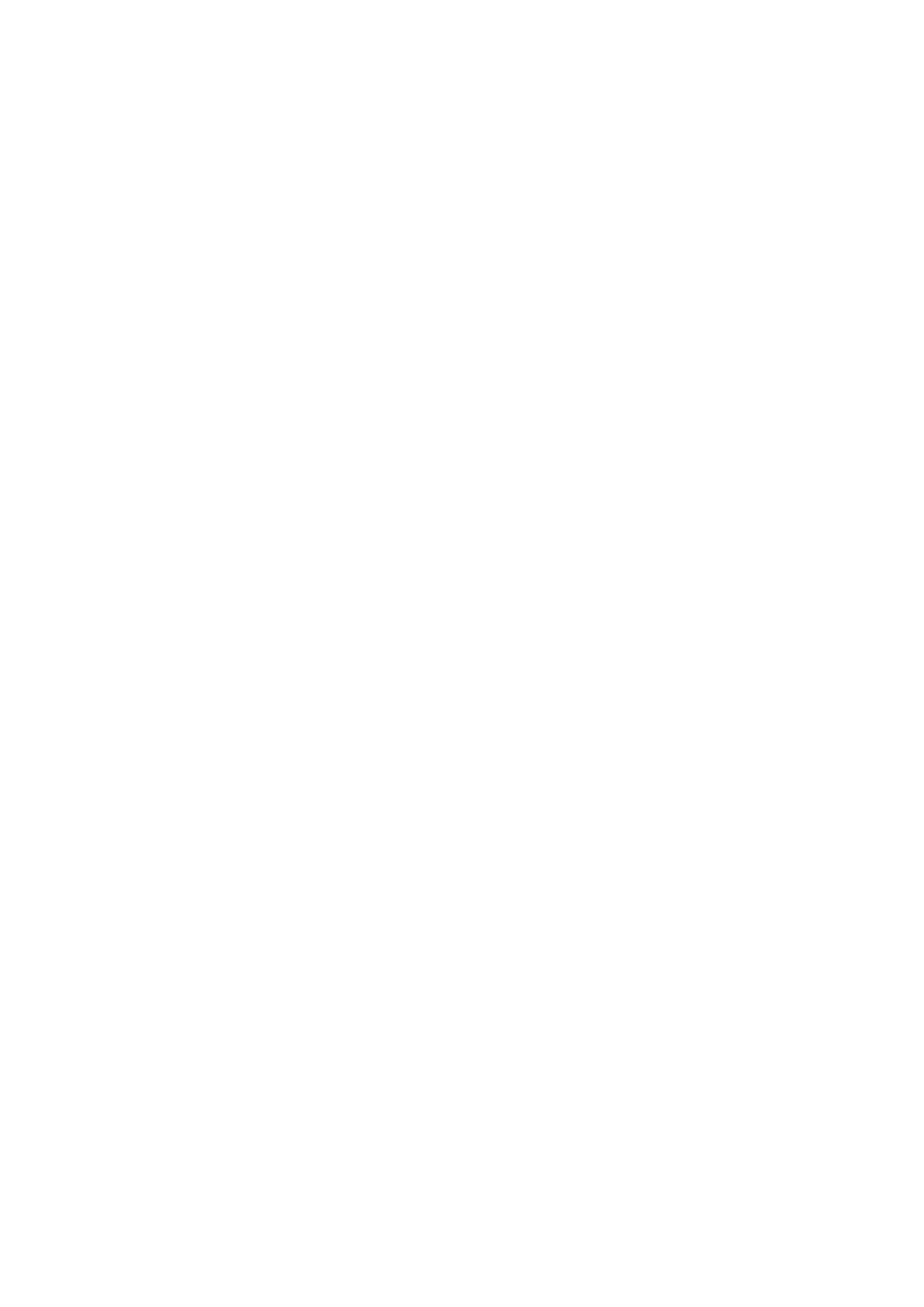## **Introduction**

reastfeeding is the feeding of an infant or young child with breast milk directly from female human breasts rather than from a **b** reastfeeding is the feeding of an infant or young child with breast milk directly from female human breasts rather than from a baby bottle or other container <sup>(1)</sup>. Breast feeding by the mother to her new born infant is mandatory in the Holly Quran. ALLAH ordered the mother to breast feed her child for two full years **(2)** . The World Health Organization (WHO) recommends breastfeeding with complementary feeding up to 2 years of age or beyond, and it should be on demand, as often as the child wants **(3)** . Exclusive breastfeeding means that an infant receives only breast milk from his or her mother or a wet nurse, or expressed breast milk, and no other liquids or solids, not even water, with the exception of oral rehydration solution, drops or syrups consisting of vitamins, minerals supplements or medicines **(4)** . Whereas, complementary feeding is defined as the process starting when breast milk is no longer sufficient to meet the nutritional requirements of infants, and therefore other foods and liquids are needed, along with breast milk. The target range for complementary feeding is generally taken to be 6 to 23 months of age, even though breastfeeding may continue beyond two years **(5)** .

Human breast milk is the healthiest form of milk for babies. It has just the right amount of fat, sugar, water, and protein that is needed for a baby's growth and development **(6, 7)** . Artificial feeding is associated with more deaths from diarrhea in infants in both developing and developed countries **(8)** . Reviews of studies from developing countries show that infants who are not breastfed are 6 to 10 times more likely to die in the first months of life than infants who are breastfed **(9)** . Diarrhea and pneumonia are more common and more severe in children who are artificially fed, and are responsible for many of these deaths **(10)** . Regarding intelligence, a metaanalysis of 20 studies showed scores of cognitive function on average 3.2 points higher among children who were breastfed compared with those who were formula fed **(11)** .

Poor breastfeeding and complementary feeding practices are widespread. Worldwide, it is estimated that only 34.8% of infants are exclusively breastfed for the first 6 months of life, the majority receiving some other food or fluid in the early months **(12)** . A downward trend in

breastfeeding has been noted widely in different countries of the Middle East, especially in urban areas where mothers with raised socioeconomic status resort to bottle-feeding quite early **(13)** . Some mother's have not practiced breastfeeding for their own personal reasons. These mothers may have inadequate knowledge regarding benefits and importance of breastfeeding, and by not practicing it; they can debar their babies and themselves from the benefits of breastfeeding, because almost all mothers think that breastfeeding has only benefits for the baby, while in fact there are also benefits for them **(14)** . Furthermore, and because of lacking of knowledge about breast feeding, a new mother who is discharged early from the hospital may find it challenging to initiate breastfeeding for her healthy newborn infant **(15)** . Therefore, the present study was carried out to assess the level of breastfeeding knowledge among mothers in Kirkuk governorate.

# **Methodology**

 The present study was carried out through the application of quantitative design of a descriptive study which uses the assessment approach, and it was conducted on mothers in Kirkuk governorate from January 15<sup>th</sup> 2011 to July  $25^{\text{th}}$ 2011. Non-probability sampling a convenience sample of (72) mothers who attending pediatric general hospital in Kirkuk governorate, was selected for the purpose of the study. Of (90) mothers, (18) of them were not included in the study because (8) did not reply the questionnaires and (10) mothers did not complete all items of the questionnaires, so that they excluded. The study was conducted with the remaining (72) mothers. A questionnaire was developed for the purpose of the study. It was comprised of two parts; the first part includes the mothers' demographic attributes and the second part assessed the knowledge of breastfeeding with (20) true or false questions. A pilot study was carried out for the period of January  $15^{th}$  to 30<sup>th</sup>, 2011 to determine the questionnaire reliability through the use of (Test – Retest). A panel of (8) experts was involved in the determination of the questionnaire content validity. Mothers' knowledge level were described as high if they scored more than 75%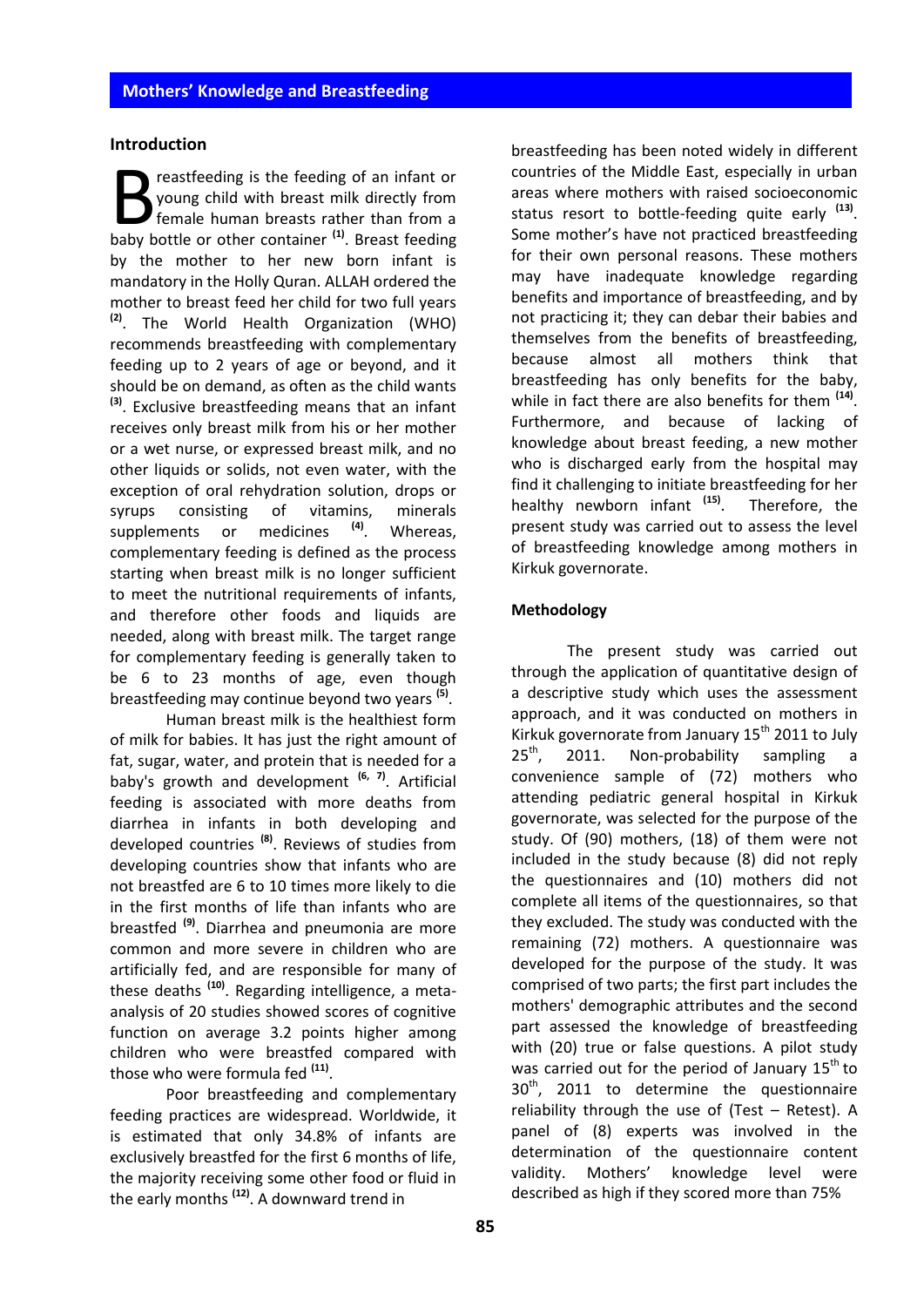correct answers, moderate if 50%–75% correct answers or low if less than 50% correct answers. The obtained data of the respondent's responses to the questionnaire were entered in to the computer and analyzed through the use of the

statistical package social sciences (*SPSS 11.5*); the data analyzed was preformed through the following approaches, which are: descriptive statistical data analysis approach such as (frequency and percentage), and inferential data analysis approach such as (chi-square).

# **Results**

| Age (Years)                                                      | <b>Frequency</b> | Percent |
|------------------------------------------------------------------|------------------|---------|
| 18-25                                                            | 42               | 58.3    |
| 26-30                                                            | 12               | 16.7    |
| 31-35                                                            | 8                | 11.1    |
| $\leq$ 36                                                        | 10               | 13.9    |
| <b>Total</b>                                                     | 72               | 100     |
| <b>Educational level</b>                                         | <b>Frequency</b> | Percent |
| Illiterate                                                       | 16               | 22.2    |
| Read and Write                                                   | $\overline{4}$   | 5.6     |
| Primary school                                                   | 33               | 45.8    |
| Secondary school                                                 | 8                | 11.1    |
| Institute graduate                                               | 6                | 8.3     |
| College graduate                                                 | 5                | 6.9     |
| <b>Total</b>                                                     | 72               | 100     |
| <b>Occupational status</b>                                       | <b>Frequency</b> | Percent |
| Housewife                                                        | 61               | 84.7    |
| Employee                                                         | 11               | 15.3    |
| <b>Total</b>                                                     | 72               | 100     |
| <b>Residential area</b>                                          | <b>Frequency</b> | Percent |
| Rural                                                            | 28               | 38.9    |
| Urban                                                            | 44               | 61.1    |
| <b>Total</b>                                                     | 72               | 100     |
| <b>Parity</b>                                                    | F                | %       |
| Primiparity                                                      | 28               | 38.9    |
| Multiparity                                                      | 44               | 61.1    |
| <b>Total</b>                                                     | 72               | 100     |
| Visiting primary health care center during antenatal period      | F                | %       |
| Regular                                                          | 46               | 63.9    |
| Irregular                                                        | 26               | 36.1    |
| <b>Total</b>                                                     | 72               | 100     |
| Health education regarding breastfeeding during antenatal period | <b>Frequency</b> | Percent |
| Available                                                        | 29               | 40.3    |
| Unavailable                                                      | 43               | 59.7    |
| <b>Total</b>                                                     | 72               | 100     |

**Table 1.** Distribution of the subjects (72 mothers) by their Socio-demographic attributes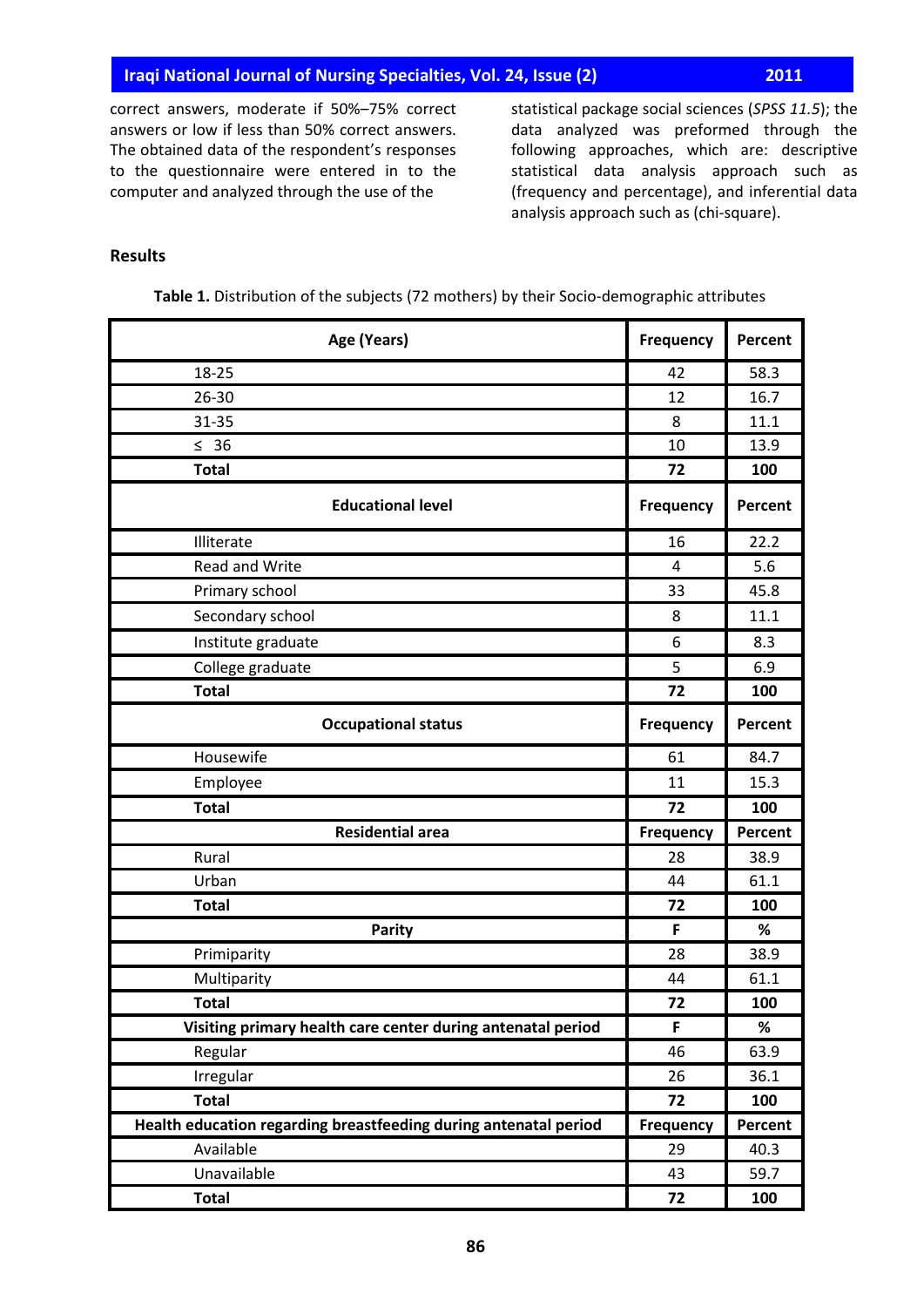|      | List<br><b>Items</b>                                            |           | <b>Correct answers</b> |              | <b>Incorrect answers</b> |  |
|------|-----------------------------------------------------------------|-----------|------------------------|--------------|--------------------------|--|
|      |                                                                 | Frequency | Percent                | Frequency    | Percent                  |  |
| 1.   | Best food for newborn baby                                      | 71        | 98.6                   | $\mathbf{1}$ | 1.4                      |  |
| 2.   | Starting breastfeeding for the baby                             | 20        | 27.8                   | 52           | 72.2                     |  |
| 3.   | Concept of colostrum                                            | 71        | 98.6                   | 1            | 1.4                      |  |
| 4.   | Benefits of colostrum                                           | 50        | 69.4                   | 22           | 30.6                     |  |
| 5.   | Best method of infant feeding                                   | 69        | 95.8                   | 3            | 4.2                      |  |
| 6.   | Complications of malnourished infants                           | 69        | 95.8                   | 3            | 4.2                      |  |
| 7.   | The best position for mother while feeding                      | 69        | 95.8                   | 3            | 4.2                      |  |
| 8.   | Infants needs during first six months                           | 47        | 65.3                   | 25           | 34.7                     |  |
| 9.   | What will be done after feeding the baby?                       | 54        | 75                     | 18           | 25                       |  |
| 10.  | Benefits of breastfeeding for both baby and mother              | 19        | 26.4                   | 53           | 73.6                     |  |
| 11.  | Duration of breastfeeding                                       | 26        | 36.1                   | 46           | 63.9                     |  |
| 12.  | Breastfeeding of infant with diarrhea                           | 39        | 54.2                   | 33           | 45.8                     |  |
| 13.  | Smoking during breastfeeding                                    | 21        | 29.2                   | 51           | 70.8                     |  |
| 14.  | Frequency of breastfeeding during day time                      | 29        | 40.3                   | 43           | 59.7                     |  |
| 15.  | Prevention of sore and cracked nipples                          | 55        | 76.4                   | 17           | 23.6                     |  |
| 16.  | Breastfeeding develops a strong bond between<br>mother and baby | 67        | 93.1                   | 5            | 6.9                      |  |
| 17.1 | Breastfeeding during pregnancy                                  | 60        | 83                     | 12           | 17                       |  |
| 18.  | Breastfeeding during tuberculosis                               | 42        | 58.3                   | 30           | 41.7                     |  |
| 19.  | Preparations before breastfeeding                               | 49        | 68.1                   | 23           | 31.9                     |  |
| 20.  | Methods to improve secretion of breast milk                     | 27        | 37.5                   | 45           | 62.5                     |  |

**Table 2.** Knowledge of the subjects (72 mothers) concerning breastfeeding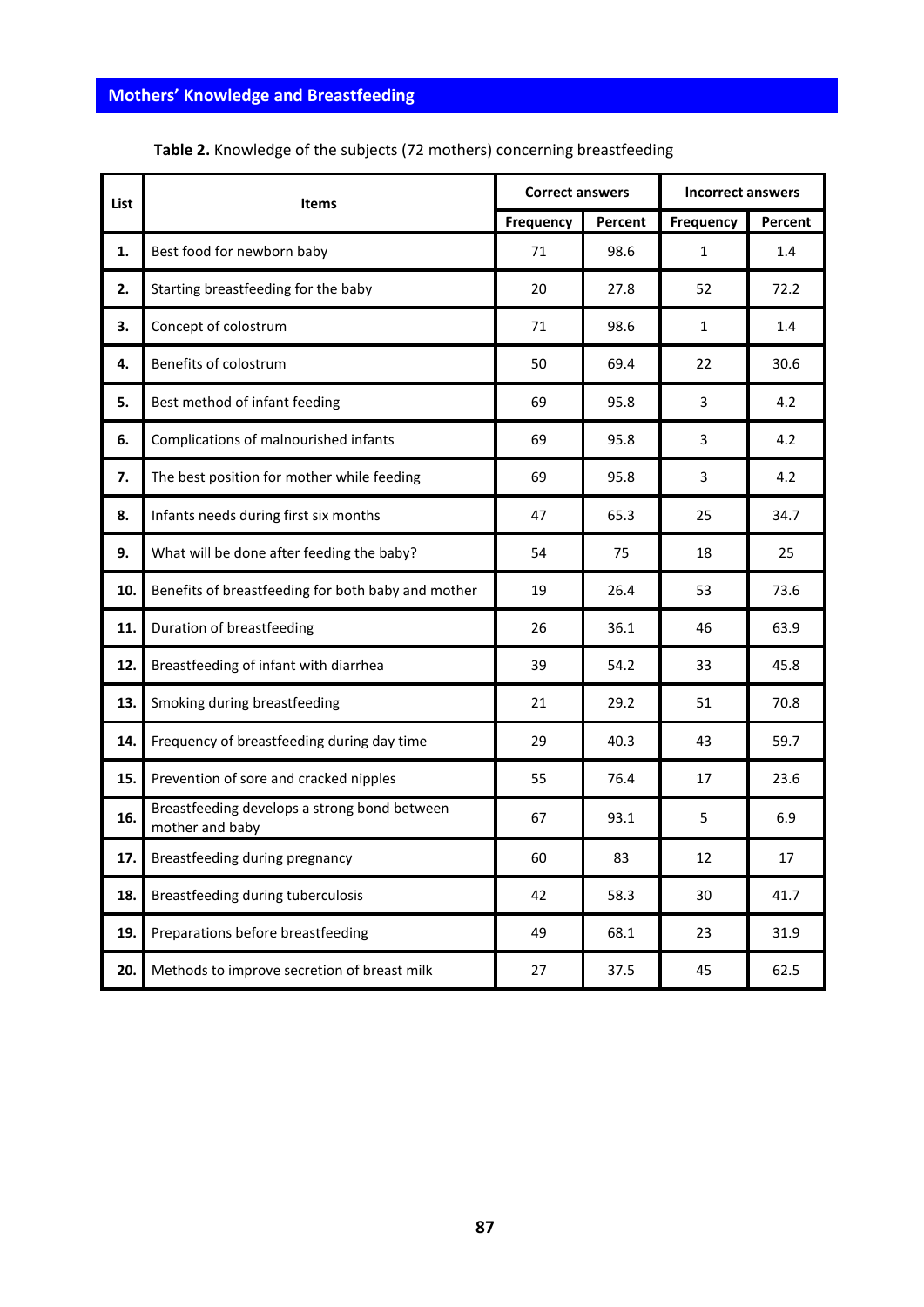| 87           |                  |                                             |                  |                         |    |  |  |
|--------------|------------------|---------------------------------------------|------------------|-------------------------|----|--|--|
|              |                  | eastfeeding<br><b>Knowled</b>               |                  |                         |    |  |  |
| Age group    |                  | <b>Correct answer</b>                       |                  | <b>Incorrect answer</b> |    |  |  |
|              | <b>Frequency</b> | Percent                                     | <b>Frequency</b> | Percent                 |    |  |  |
| 18-25        | 28               | 66.7                                        | 14               | 33.3                    | 42 |  |  |
| 26-30        | 8                | 66.7                                        | 4                | 33.3                    | 12 |  |  |
| 31-35        | 5                | 63                                          | 3                | 37                      | 8  |  |  |
| $\leq 36$    | 7                | 70                                          | 3                | 30                      | 10 |  |  |
| <b>Total</b> | 48               | 66.7                                        | 24               | 33.3                    | 72 |  |  |
|              | $obs = 0.112$    | $df = 3$<br>$crit = 7.815$<br>$P \leq 0.05$ |                  |                         |    |  |  |

**Table 3.** Association between levels of knowledge of breastfeeding of the sample (72 mothers) with their age group in Kirkuk governorate

**df = degree of freedom;** *χ 2* **obs = chi square observed;** *χ 2* **crit = chi square critical, P= Level of Probability**

**Table 4.** Association between levels of knowledge of breastfeeding of the sample (72 mothers) with their educational level in Kirkuk governorate

|                          |                       | Knowledge of breastfeeding |                         |               |              |
|--------------------------|-----------------------|----------------------------|-------------------------|---------------|--------------|
| <b>Educational level</b> | <b>Correct answer</b> |                            | <b>Incorrect answer</b> |               | <b>Total</b> |
|                          | <b>Frequency</b>      | Percent                    | <b>Frequency</b>        | Percent       |              |
| Illiterate               | 10                    | 62.5                       | 6                       | 37.5          | 16           |
| Read and write           | 3                     | 75                         |                         | 25            | 4            |
| Primary school           | 22                    | 66.7                       | 11                      | 33.3          | 33           |
| Secondary school         | 5                     | 62.5                       | 3                       | 37.5          | 8            |
| Institute graduate       | 4                     | 66.7                       | 2                       | 33.3          | 6            |
| College graduate         | 4                     | 80                         |                         | 20            | 5            |
| <b>Total</b>             | 48                    | 66.7                       | 24                      | 33.3          | 72           |
| $x^2$ obs = 0.712        | $df = 5$              |                            | $x^2$ crit = 11.07      | $P \leq 0.05$ |              |

**df = degree of freedom;** *χ 2* **obs = chi square observed;** *χ 2* **crit = chi square critical, P= Level of Probability**

**Table 5.** Association between levels of knowledge of breastfeeding of the sample (72 mothers) with their occupational status in Kirkuk governorate

|                            | Knowledge of breastfeeding |         |                         |               |              |
|----------------------------|----------------------------|---------|-------------------------|---------------|--------------|
| <b>Occupational status</b> | <b>Correct answer</b>      |         | <b>Incorrect answer</b> |               | <b>Total</b> |
|                            | <b>Frequency</b>           | Percent | <b>Frequency</b>        | Percent       |              |
| Housewife                  | 40                         | 65.7    | 21                      | 34.3          | 61           |
| Employee                   | 8                          | 72.8    | 3                       | 27.2          | 11           |
| <b>Total</b>               | 48                         | 66.7    | 24                      | 33.3          | 72           |
| $obs = 0.215$              | $df = 1$                   |         | $crit = 3.841$          | $P \leq 0.05$ |              |

**df = degree of freedom;** *χ 2* **obs = chi square observed;** *χ 2* **crit = chi square critical, P= Level of Probability**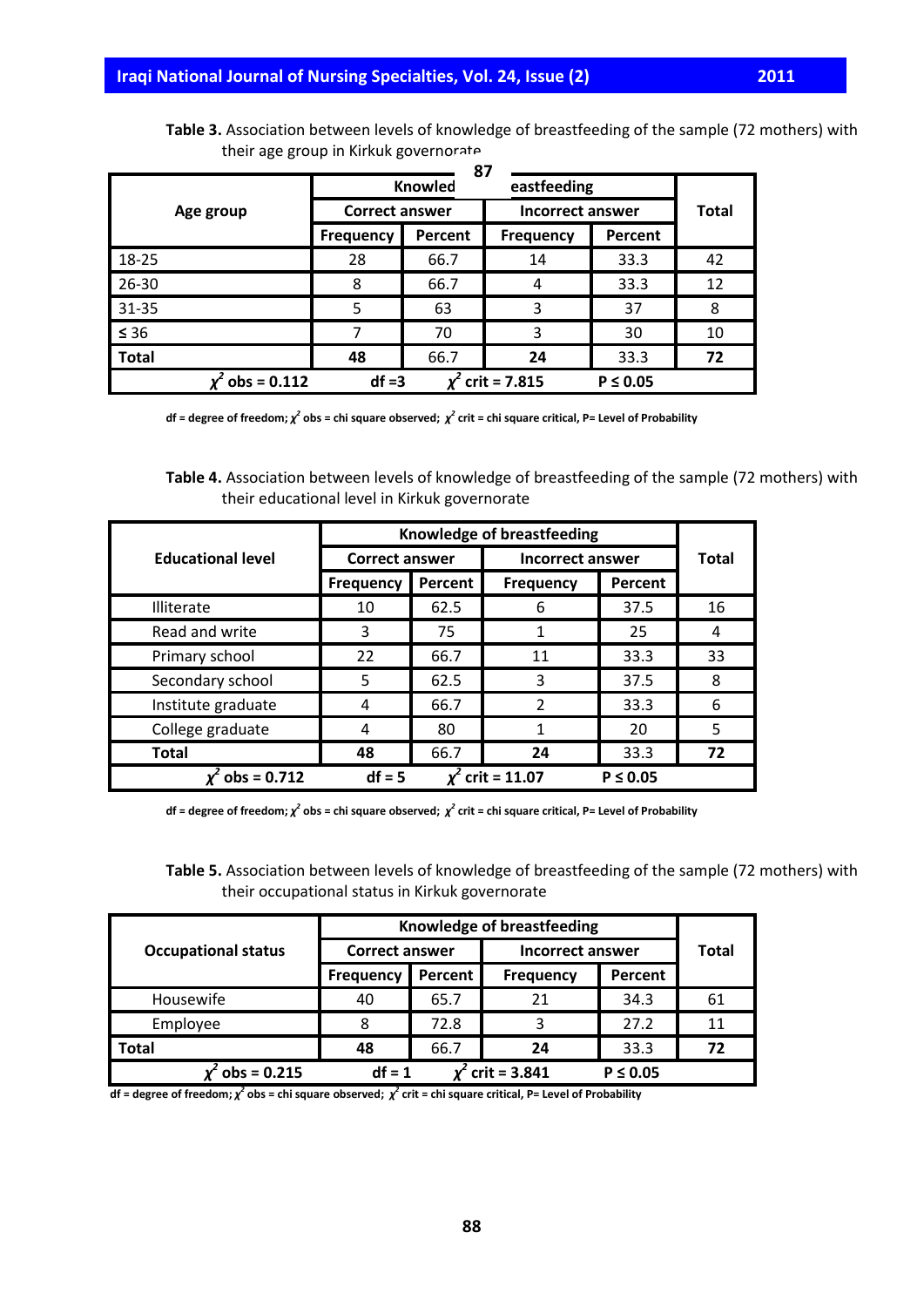**Table 6.** Association between levels of knowledge of breastfeeding of the sample (72 mothers) with their Residential area in Kirkuk governorate

|                    | <b>Knowledge of breastfeeding</b>           |         |                         |         |              |
|--------------------|---------------------------------------------|---------|-------------------------|---------|--------------|
| Residential area   | <b>Correct answer</b>                       |         | <b>Incorrect answer</b> |         | <b>Total</b> |
|                    | <b>Frequency</b>                            | Percent | <b>Frequency</b>        | Percent |              |
| Urban              | 18                                          | 64      | 10                      | 36      | 28           |
| Rural              | 30                                          | 68      | 14                      | 32      | 44           |
| <b>Total</b>       | 48                                          | 66.7    | 24                      | 33.3    | 72           |
| $^{2}$ obs = 0.117 | $crit = 3.841$<br>$df = 1$<br>$P \leq 0.05$ |         |                         |         |              |

**df = degree of freedom;** *χ 2* **obs = chi square observed;** *χ 2* **crit = chi square critical, P= Level of Probability**

**Table 7.** Association between levels of knowledge of breastfeeding of the sample (72 mothers) with their parity in Kirkuk governorate

|               | Knowledge of breastfeeding |         |                  |               |              |
|---------------|----------------------------|---------|------------------|---------------|--------------|
| <b>Parity</b> | <b>Correct answer</b>      |         | Incorrect answer |               | <b>Total</b> |
|               | <b>Frequency</b>           | Percent | <b>Frequency</b> | Percent       |              |
| Primiparity   | 18                         | 64      | 10               | 36            | 28           |
| Multyparity   | 30                         | 68      | 14               | 32            | 44           |
| <b>Total</b>  | 48                         | 66.7    | 24               | 33.3          | 72           |
| $obs = 0.117$ | $df = 1$                   |         | $crit = 3.841$   | $P \leq 0.05$ |              |

**df = degree of freedom;** *χ 2* **obs = chi square observed;** *χ 2* **crit = chi square critical, P= Level of Probability**

**Table 8.** Association between levels of knowledge of breastfeeding of the sample (72 mothers) with their receiving health education regarding breastfeeding in Kirkuk governorate

|                         | Knowledge of breastfeeding |         |                  |               |              |
|-------------------------|----------------------------|---------|------------------|---------------|--------------|
| <b>Health education</b> | <b>Correct answer</b>      |         | Incorrect answer |               | <b>Total</b> |
|                         | <b>Frequency</b>           | Percent | <b>Frequency</b> | Percent       |              |
| Available               | 27                         | 93      |                  |               | 29           |
| Unavailable             | 21                         | 48.8    | 22               | 51.2          | 43           |
| <b>Total</b>            | 48                         | 66.7    | 24               | 33.3          | 72           |
| $obs = 15.3$            | $crit = 3.841$<br>$df = 1$ |         |                  | $P \leq 0.05$ |              |

**df = degree of freedom;** *χ 2* **obs = chi square observed;** *χ 2* **crit = chi square critical, P= Level of Probability**

## **Discussion**

The results of the (table 1) revealed that more than half (58.3%) of mother belong to (18- 25) years of age group, (45.8%) of them had completed primary school. More than two-third (84.7%) of them were housewife mothers, (61.1%) of them have lived inside Kirkuk City, also (61.1) of mothers have more than one child. Although (63.9%) of the mothers were regularly visited primary health care center (PHCC) during their antenatal period. While only (40.3%) of them have received antenatal orientation about breastfeeding. Breastfeeding education during pregnancy is often offered in PHCC. Classes are typically offered by a professional trained in breastfeeding or lactation management who is an effective teacher with groups of adults. Antenatal curricula most often provide guidance for mothers about anticipated situations and signs of effective breastfeeding or breastfeeding problems; the benefits of breastfeeding to mother, baby, and society **(16)** .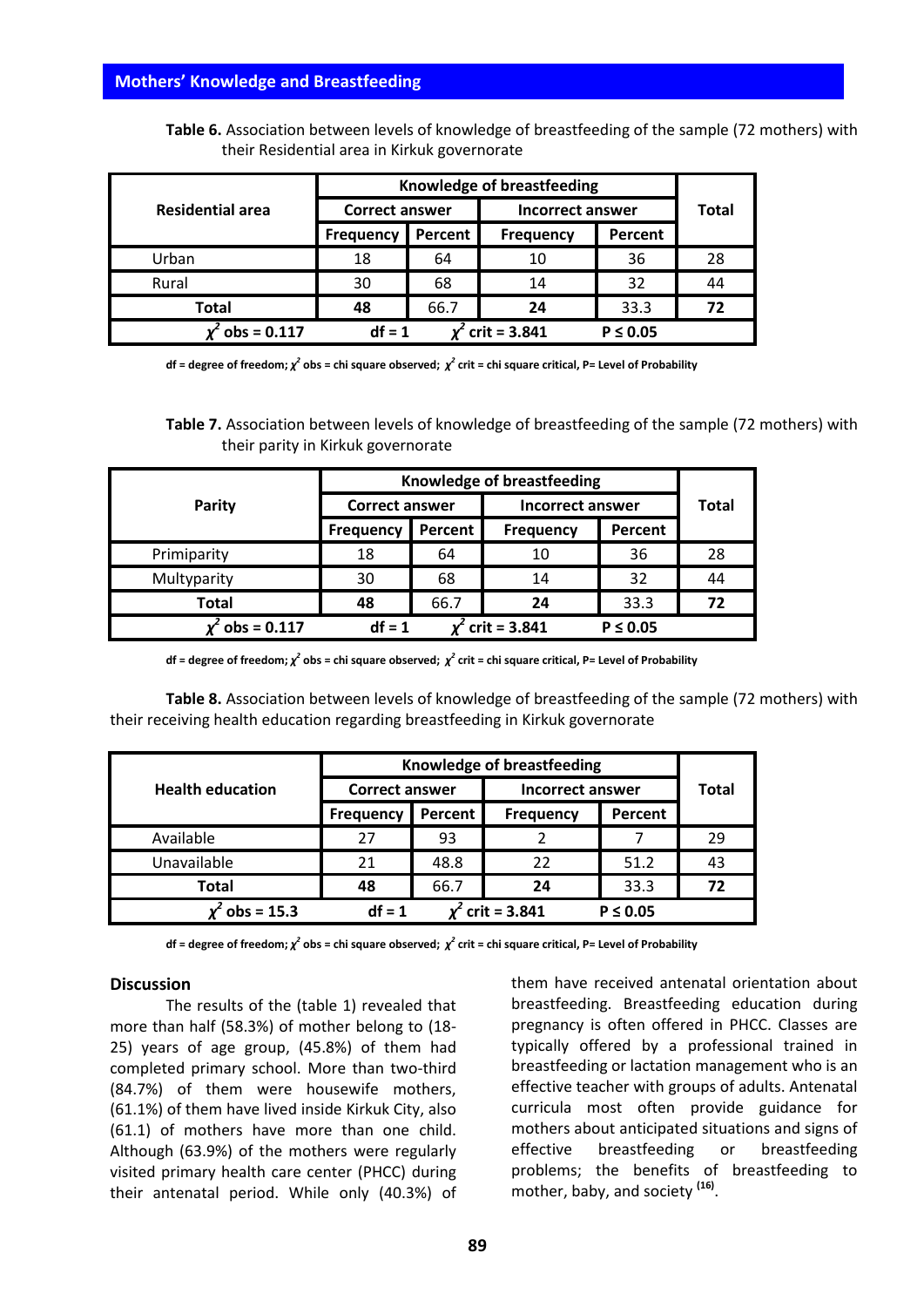# **Iraqi National Journal of Nursing Specialties, Vol. 24, Issue (2) 1999 12011**

The level of mother's knowledge regarding breastfeeding was measured through (20) questions, marking true or false for each question (table 2). When they asked which food is best for newborn baby, fortunately, all of them unless one (98.6%) knew that breast milk is the best one, because breast milk contains all the nutrients that an infant needs in the first 6 months of life, including fat, carbohydrates, proteins, vitamins, minerals and water **(17)** . Breastfeeding for the baby should be started after 30 minutes of delivery **(3)** , because in the half hour after birth, the baby's suckling reflex is strongest, and the baby is more alert, so that it is the ideal time to start breastfeeding **(18)** . Unfortunately, in the current study more than two-third (72.2%) of mothers did not identify that; these mothers should be more educated and more aware about early starting of breastfeeding.

Colostrum is the special milk that is secreted in the first 2–3 days after delivery. It is produced in small amounts, about 40–50 ml on the first day <sup>(19)</sup>, fortunately, all of them unless one (98.6%) knew that in the present study. Nevertheless, (69.4%) of participants identified the benefit of colostrum as the first immunization for the baby **(17)** . Respectively, (95.8%) of mothers had mentioned that breastfeeding is the best method for baby's feeding; a malnourished infant and young child has more episodes of diarrhea **(20)** ; and sitting position is the best position for mother while feeding their baby **(3)** ; these suggest high knowledge of mothers. Regarding mother understands on Infants needs during first six months, (65.3%) of them understood that exclusive breastfeeding should be giving during first six months; it is moderate knowledge that had shown among mothers, these mothers should be well educated and informed about Infants needs during first six months, because World Health Organization recommend that all infants be breastfed exclusively for the first six months of life **(21)** . When the mothers asking what they will do after feeding their babies, threequarter of them described burping the baby as correct answer **(22)** , because [babies](http://en.wikipedia.org/wiki/Infant) are particularly subject to accumulation of gas in the stomach while feeding, and this can cause considerable agitation and/or discomfort unless the child is burped.

Breast feeding is an important component in the lives of both mother and child **(23)** . But, in the present study only (26.4%) of mothers knew that and more than tow-third of them could not identify that; this may be attributed to their disorientation about breastfeeding benefits. The World Health Organization recommends breastfeeding for up to two years **(3)**. While in the present study (63.9%) of the mothers did not know that. According to breastfeeding of babies with diarrhea, (54.2%) of mothers said that they would breastfeed their child if they involved with diarrhea. Although the rate is better than a study conducted in Australia (45.4%) **(24)** . It is still a matter of concern that dietary patterns during acute diarrheal illness is not known to many mothers in the present study, as it has a major influence on recovery from diarrhea **(25)** . Mothers had low knowledge regarding breast feeding during smoking because only (29.2%) of them knew that they would continue to breastfeed their babies even if they smoke. Mothers who smoke are encouraged to quit, however, breast milk remains the recommended food for a baby even if the mother smokes. Although nicotine may be present in the milk of a mother who smokes, there are no reports of adverse effects on the infant due to breastfeeding **(26)** .

However, low knowledge about the frequency of breastfeeding during day time was seen among the mothers in the present study. Taking into account the absence of breastfeeding orientation for most mothers during antenatal period. It is a very essential element, which needs to be taught to the mothers by health care workers. A mother can prevent sore and cracked nipples by correctly positioning and attaching her baby at the breast **(20)** , it is cited by (76.4%) of mothers in the present study because suckling with poor attachment may be uncomfortable or painful for the mother, and may damage the skin of the nipple and areola, causing sore nipples and cracks**(3)** . Majority of the mothers (93.1%) knew that breastfeeding develops a strong bond between mother and baby, nearly the same rate (89%) was reported by Amal et al **(27) .** Most of mothers (83%) mentioned that breastfeeding should be continued during pregnancy. Indeed, Breastfeeding is possible throughout [pregnancy,](http://en.wikipedia.org/wiki/Pregnancy) but generally milk production will be reduced at some point **(28)** . Mothers with active tuberculosis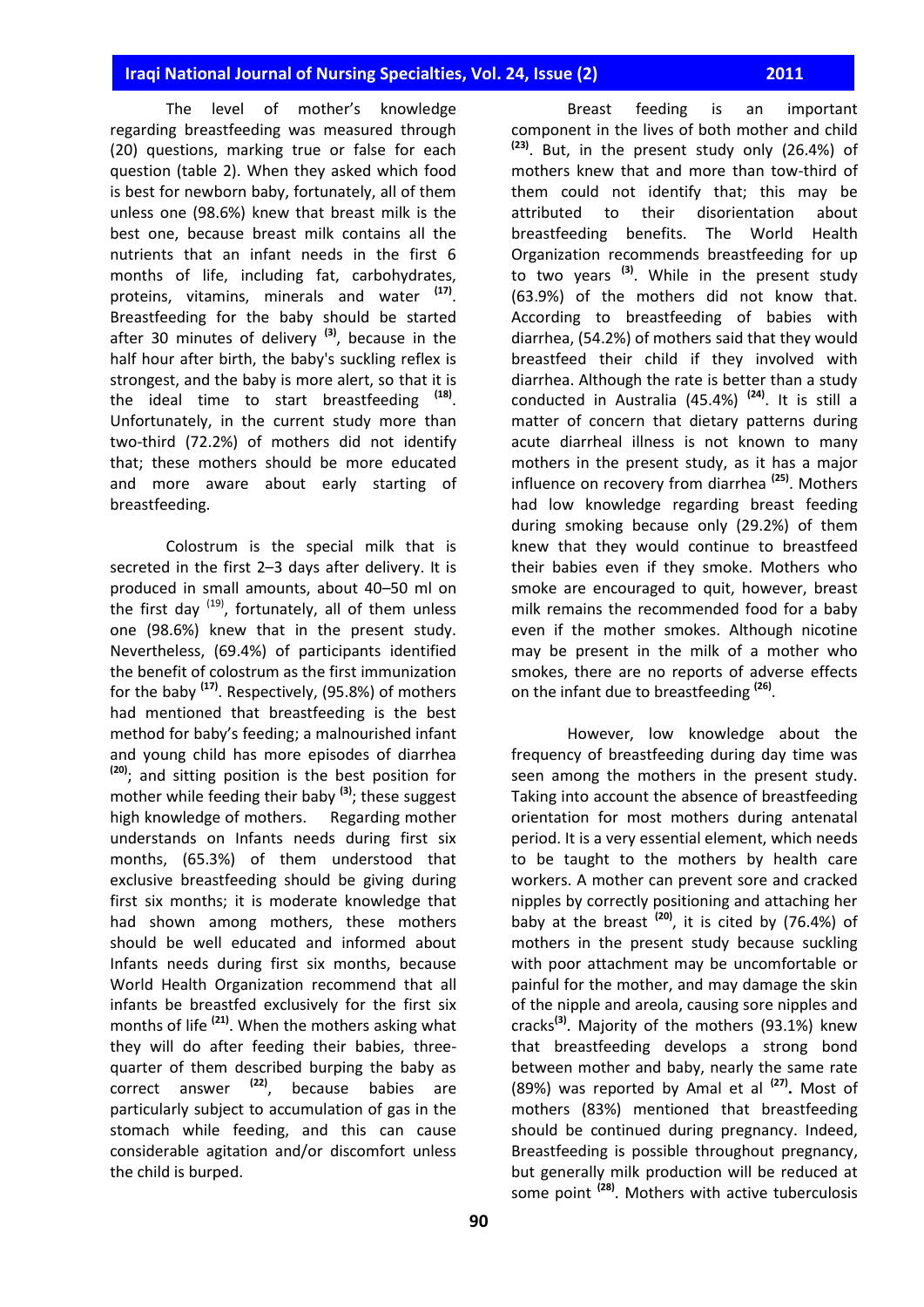should not breastfeed their infants **(23)**, in the present study only (58.3%) of the mothers knew that; it is low knowledge compared to the severity of the problem. (68.1%) of the mothers gave correct answer as washing the breast with water before giving breastfeeding. To improve secretion of breast milk, one cup of milk or juice or any liquid food should be taken before breastfeeding**(29)**; it is identified only by (37.5%) of the mother. Overall, (66.7%) of the mothers correctly answered all questions; the same finding was reported in Najaf by Kafi **(30)** .

The study findings had depicted no significant relationship between mother's knowledge of breastfeeding with age group, educational level, occupational status, residential area, and parity (tables 3, 4, 5, 6, and 7) respectively. While highly positive relationship had depicted between mother's knowledge of breastfeeding with health education on breastfeeding during antenatal period (table 8). The Similar finding has been reported in many other studies **(31, 32)** in which they found that instructions and number of prenatal consultations influence the knowledge level on breastfeeding.

#### **Conclusion**

The study findings demonstrated a moderate knowledge level about breastfeeding issues. It is attributed to inadequate prenatal health education on breastfeeding because mothers who have received antenatal education about breastfeeding were more knowledgeable than who have not.

#### **Recommendations**

- 1. Reinforces the need for antenatal period promotion and educative approaches throughout appropriate intervention programmes regarding breastfeeding issues.
- 2. Advice the pregnant women to comply with recommended visits during pregnancy period.

#### **References**

**1.** Wikipedia, the free encyclopedia; *Breastfeeding*. Weblog.

[http://en.wikipedia.org/wiki/Breastfeedi](http://en.wikipedia.org/wiki/Breastfeeding) [ng.](http://en.wikipedia.org/wiki/Breastfeeding) (Accessed on 12 September 2011).

- **2.** Holy Quran, Sura AL baqara 233. ،الكريم القرآن سورة البقرة، الآلية )333(
	- **3.** World Health Organization (WHO). *Infant and young child feeding: model chapter for textbooks for medical students and allied health professionals*. Geneva, 2009.
	- **4.** World Health Organization (WHO). *Indicators for assessing infant and young child feeding practices*. Geneva, World Health Organization, 2008.
	- **5.** Pan American Health Organization PAHO/WHO. *Guiding principles for complementary feeding of the breastfed child*. Washington DC, Pan American Health Organization /World Health Organization, 2002.
	- **6.** Picciano M. Nutrient composition of human milk. *Pediatr Clin North Am 2001; 48 (1): 53–67*. Weblog. http://www.ncbi.nlm.nih.gov/pu bmed/11236733)
	- **7.** *ABC; ["Benefits of Breastfeeding"](http://www.4woman.gov/breastfeeding/index.cfm?page=227)*. United State, department of Health and Human Services. Weblog. http://www.4woman.gov/breastf eeding/index.cfm?page=227. (Accessed on 5 February 2009).
	- **8.** Horton S, Sanghvi T, Phillips M, et al. Breastfeeding promotion and priority setting in health. *Health Policy Plan 1996; 11 (2): 156–68*. Weblog. http://www.ncbi.nlm.nih.gov/pu bmed/10158457.
	- **9.** Bahl R et al. Infant feeding patterns and risks of death and hospitalization in the first half of infancy: multicentre cohort study. *Bulletin of the World Health Organization, 2005; 83:418–426.*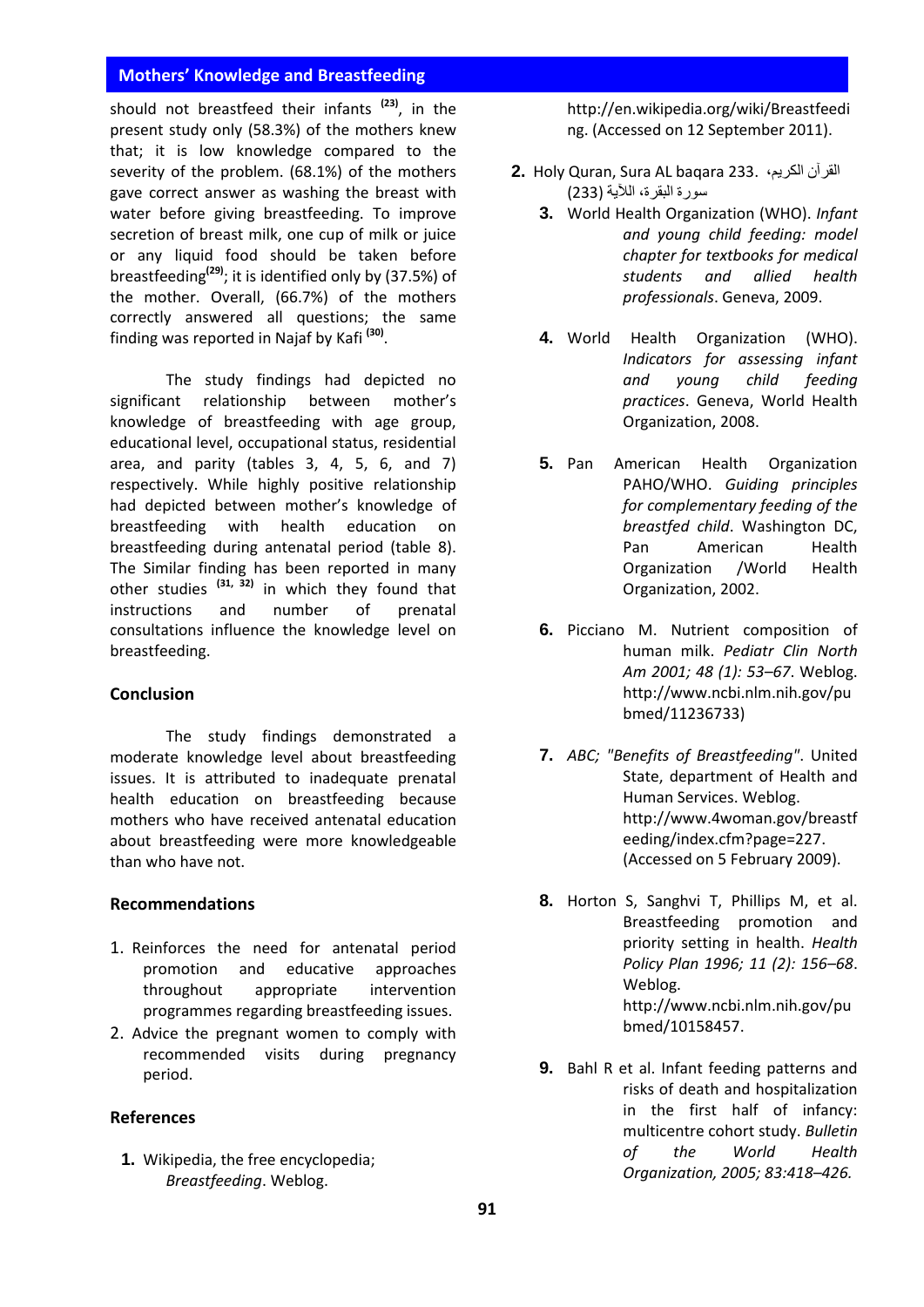#### **Iraqi National Journal of Nursing Specialties, Vol. 24, Issue (2) 2011**

- **10.** Bachrach VR, Schwarz E, Bachrach LR. Breastfeeding and the risk of hospitalization for respiratory diseases in infancy: a metaanalysis. *Archives of Pediatrics and Adolescent Medicine 2003; 157: 237–243.*
- **11.** Anderson JW, Johnstone BM, Remley DT. Breastfeeding and cognitive development: a meta-analysis. *American Journal of Clinical Nutrition,* 1999; 70:525–535*.*
- **12.** World Health Organization (WHO). *Global Data Bank on Infant and Young Child Feeding*, 2009.
- **13.** Yousif TK. Mother's knowledge and attitude regarding childhood survival. *Middle East Journal of Family Medicine 2007; (5) 1*. Weblog. http://www.mejfm.com/journal/ Jan2007/mother-child.htm
- **14.** Neville MC. Anatomy and physiology of lactation. *Pediatr Clin North Am 2001;48:13*
- **15.** Sandra L. Merenstien and Gardne's handbook of Neonatal Intervention,  $7<sup>th</sup>$  ed, 2011: MOSBY, United State of America, p: 434.
- **16.** Shealy KR, Li R, Benton-Davis S, Grummer-Strawn LM. *The CDC Guide to Breastfeeding Interventions*. Atlanta: U.S. Department of Health and Human Services, Centers for Disease Control and Prevention, 2005.
- **17.** Lawrence RA and Lawrence RM. *Breastfeeding: A guide for the medical profession*. 6th Edition. London, Mosby, 2005.
- **18.** Widstrom AM, Wahlberg V, Matthiesen AS, Eneroth P, Uvnas-Moberg K, Werner S, et al. Short-term effects of early suckling and

touch of the nipple on maternal behavior. *Early Hum Dev 1990; 21:153-163.*

- **19.** Casey C et al. Nutrient intake by breastfed infants during the first five days after birth. *American Journal of Diseases of Childhood,*  1986; 140: 933–936*.*
- **20.** *Mother, Infant and Young Child Nutrition and Malnutrition, Knowledge Tests– Breastfeeding*. Weblog. http://motherchildnutrition.org/ healthy-nutrition/aboutessential-nutrition-actions/ knowledge-test-breasfeeding. pdf/ (Accessed on 01 November, 2009).
- **21.** Kramer MS, Kakuma R. *The optimal duration of exclusive breastfeeding: a systematic review*. Geneva, World Health Organization, 2001; (WHO/ NHD/01.08; WHO/FCH/01.23).
- **22.** *New Mother's Guide to Breast Feeding*, 2008; ColCer-Multi Media Publishing. Weblog. http://tinyurl.com/2ze2yx.
- **23.** Richard E. Behrman, Robert M. Kliegman, Hal B. Jenson. *Nelson textbook of pediatrics*, 17th ed. United States of America, SAUNDERS, 2004.
- **24.** Wen LM, Baur LA, Rissel C, Alperstein G, Simpson M. Intention to breastfeed and awareness of health rec-ommendations: findings from first-time mothers in southwest Sydney, Australia. *Int Breastfeed J*. 2009*.*
- **25.** Leon-Cava N, Lutter S, Ross J, Martin L. *Quantifying the benefits of breastfeeding: A summary of the evi-dence*. Pan American Health Organization, Washington DC, 2002.
- **26.** Centers for Disease Control and Prevention (CDC). *Breastfeeding:*